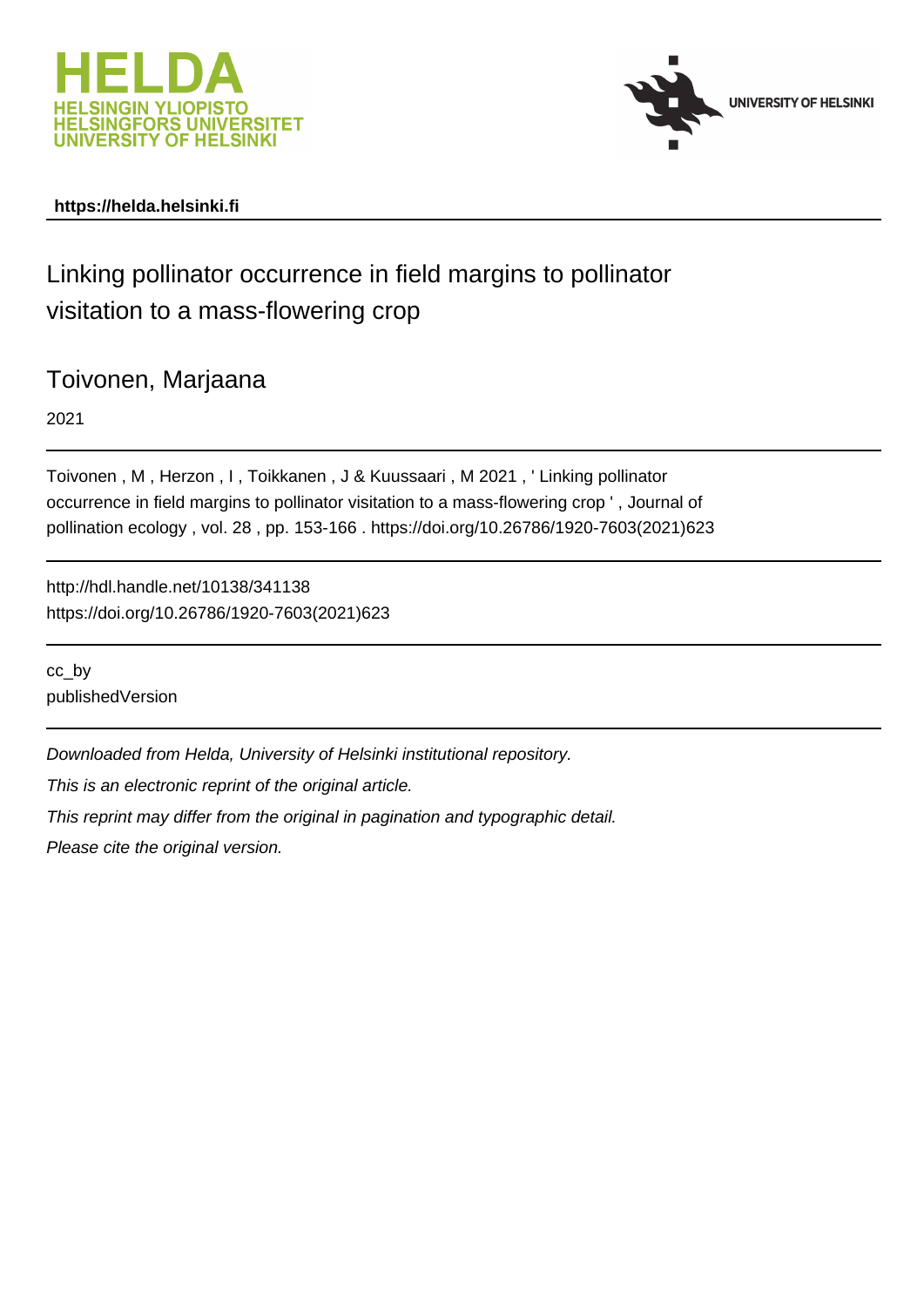

# **LINKING POLLINATOR OCCURRENCE IN FIELD MARGINS TO POLLINATOR VISITATION TO A MASS-FLOWERING CROP**

## **Marjaana Toivonen\*1,2, Irina Herzon2,3, Jenni Toikkanen1,2, Mikko Kuussaari<sup>1</sup>**

*1 Finnish Environment Institute (SYKE), Biodiversity Centre, Latokartanonkaari 11, FI-00790 Helsinki, Finland <sup>2</sup>University of Helsinki, Department of Agricultural Sciences, P.O. Box 27, FI-00014 University of Helsinki, Finland <sup>3</sup>Helsinki Institute of Sustainability Science, HELSUS, P.O. Box 65, FI-00014 University of Helsinki, Finland*

> **Abstract**—Uncultivated field margins are important refugia for pollinating insects in agricultural landscapes. However, the spill-over of pollination services from field margins to adjacent crops is poorly understood. This study (i) examined the effects of landscape heterogeneity on pollinator occurrence in permanent field margins and pollinator visitation to adjacent mass-flowering turnip rape (*Brassica rapa* ssp. *oleifera*) in boreal agricultural landscapes, and (ii) tested whether pollinator abundance and species richness in field margins predict abundance and species richness of crop visitors. Pollinators visiting the crop were more affected by landscape heterogeneity than pollinators in adjacent margins. Species richness, total abundance, and the abundance of syrphid flies visiting the crop increased with increasing landscape heterogeneity, whereas, in field margins, landscape heterogeneity had little effect on pollinators. In field-dominated homogeneous landscapes, wild pollinators rarely visited the crop even if they occurred in adjacent margins, whereas in heterogeneous landscapes, differences between the two habitats were smaller. Total pollinator abundance and species richness in field margins were poor predictors of pollinator visitation to adjacent crop. However, high abundances of honeybees and bumblebees in margins were related to high numbers of crop visitors from these taxa. Our results suggest that, while uncultivated field margins help pollinators persist in boreal agricultural landscapes, they do not always result in enhanced pollinator visitation to the adjacent crop. More studies quantifying pollination service delivery from semi-natural habitats to crops in different landscape settings will help develop management approaches to support crop pollination.

**Keywords**—Bee, butterfly, field edge, landscape heterogeneity, turnip rape, hoverfly

### **INTRODUCTION**

Journal of Pollination Ecology, 28(12), 2021, pp 153-166

DOI: 10.26786/1920- 7603(2021)623

Received 22 June 2020, accepted 1 July 2021

\*Corresponding author: [marjaana.toivonen@syke.fi](mailto:marjaana.toivonen@syke.fi)

Agricultural intensification has led to pollinator decline that poses a serious threat to food production, ecosystem stability and human well-being (Potts et al. 2016). Intensive agricultural practices and the loss of semi-natural habitats have reduced the supply of floral and nesting resources to pollinators (Scheper et al. 2014; Baude et al. 2016; Potts et al. 2016). To mitigate the negative trends, researchers have suggested diversifying farming systems (Kremen & Miles 2012) and adopting ecological intensification (Kovács-Hostyánszki et al. 2017). Both strategies include retaining, creating and managing semi-natural habitats such as flower

strips (Haaland et al. 2011), hedgerows (M'Gonigle et al. 2015) and fallows (Toivonen et al. 2015) around crop fields.

While the importance of semi-natural habitats for pollinators is well-established (Öckinger & Smith 2007; Ricketts et al. 2008; Garibaldi et al. 2011), the extent to which pollinators and pollination services spill over into adjacent crops is relatively poorly understood. Several studies have assessed how crop pollination services decline with distance from semi-natural habitats (Ricketts et al. 2008; Carvalheiro et al. 2010; Bailey et al. 2014; Woodcock et al. 2016). However, fewer studies have measured both pollinator occurrence in semi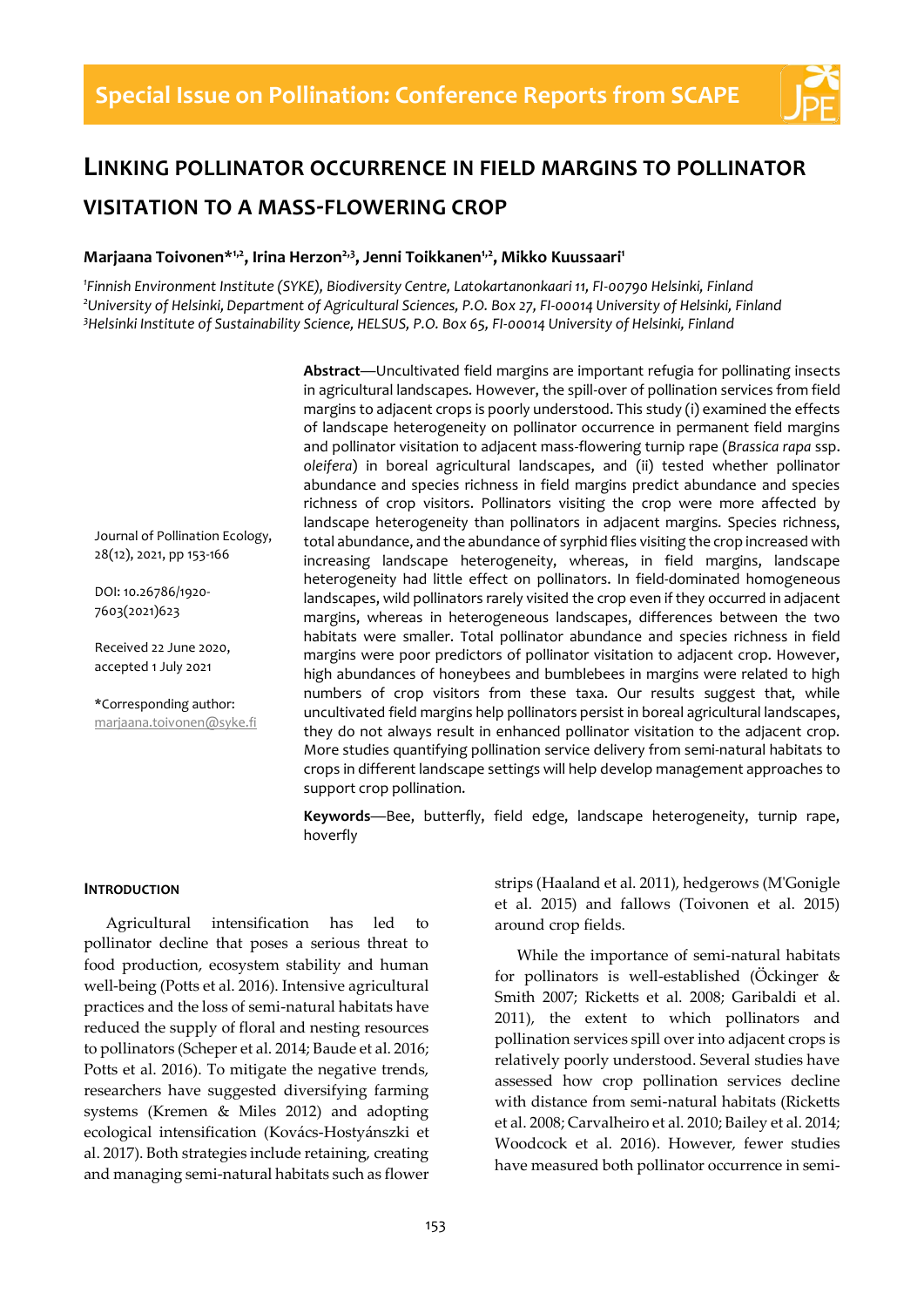natural habitats and crop pollination service, i.e. crop visitation, stigmatic pollen loads and/or seed set, in adjacent fields (but see Stanley & Stout 2014; Sardiñas & Kremen 2015; Ganser et al. 2018; Knapp et al. 2019).

High pollinator abundance and diversity in a semi-natural habitat may not result in good pollination in an adjacent crop, if the crop attracts different pollinators than wild plants growing in the semi-natural habitat (Sardiñas & Kremen 2015). Alternatively, if pollinators are limited, coflowering plants that have overlapping pollinator communities may compete for shared pollinators (Grab et al. 2017). In addition, crop-visiting pollinators differ in their pollination efficiency due to differences in behavior and morphology (Garibaldi et al. 2013; Phillips et al. 2018). Thus, the benefits of semi-natural habitats to crop pollination in adjacent fields may vary depending on crops, characteristics of semi-natural habitats, and pollinator abundance and species composition in the landscape.

Surrounding landscape also modifies the effects of semi-natural habitats on pollinators (Concepción et al. 2012; Kennedy et al. 2013; Scheper et al. 2013). The best efficiency of conservation measures for pollinators is generally expected in simple landscapes with intermediate cover of semi-natural habitats (Concepción et al. 2012; Scheper et al. 2013), but the types and quality of semi-natural habitats (e.g. forest vs. seminatural grasslands) and arable land (e.g. organic vs. conventional fields) also matter (Öckinger et al. 2012; Kennedy et al. 2013; Bergman, Dániel-Ferreira et al. 2018). However, it is poorly understood whether landscape structure similarly affects pollinator occurrence in semi-natural habitats and pollination service delivery to adjacent crops (but see Fijen et al. 2019).

In Northern Europe, uncultivated field margins are the most widespread open semi-natural habitat in agricultural landscapes dominated by arable land and forests. Besides many other environmental benefits (Haddaway et al. 2018), field margins provide food, and nesting and overwintering resources for pollinators (Lagerlöf et al. 1992; Bäckman & Tiainen 2002). The use of field margins by pollinators is influenced by landscape context, with the cover of forest found to be important in several studies (Öckinger et al. 2012; Toivonen et al. 2017; Bergman et al. 2018). As compared to an arable matrix, forest may enhance resource provision and dispersal for some pollinator taxa, while depriving resources or acting as barrier for others (Öckinger et al. 2012).

This study compared pollinator occurrence in permanent uncultivated field margins and pollinator visitation to mass-flowering turnip rape (*Brassica rapa* ssp. *oleifera*) in adjacent fields across a landscape heterogeneity gradient in boreal farmland. We aimed to answer two questions: (i) Does landscape heterogeneity differently affect pollinator occurrence in field margins and pollinator visitation to the adjacent crop? (ii) Is pollinator abundance or species richness in field margins a reliable predictor of abundance and species richness of crop visitors in adjacent fields?

#### **MATERIALS AND METHODS**

#### STUDY SITES

The study was conducted in 34 spring-sown turnip rape fields and their permanent margins in boreal farmland landscapes of Southern Finland (60°9′–60°46′N, 23°49′–26°2′E) (Fig. 1). In the study region, land use is dominated by forests and arable land (68 and 23% of land area, respectively). Each study site consisted of one field margin and the area in its proximity in the turnip rape field, where pollinators were monitored. The study sites were chosen by first selecting turnip rape fields in landscapes ranging from field-dominated homogenous landscapes to heterogeneous ones with high forest cover, and then systematically choosing one margin for each field. In fielddominated landscapes, the field margin that situated farthest from forest was selected, whereas in heterogeneous landscapes, the margin closest to



**Figure 1. Locations of the 34 study fields (characterised in Tab. 1) in Southern Finland. Arable land is shown in the map in grey colour.**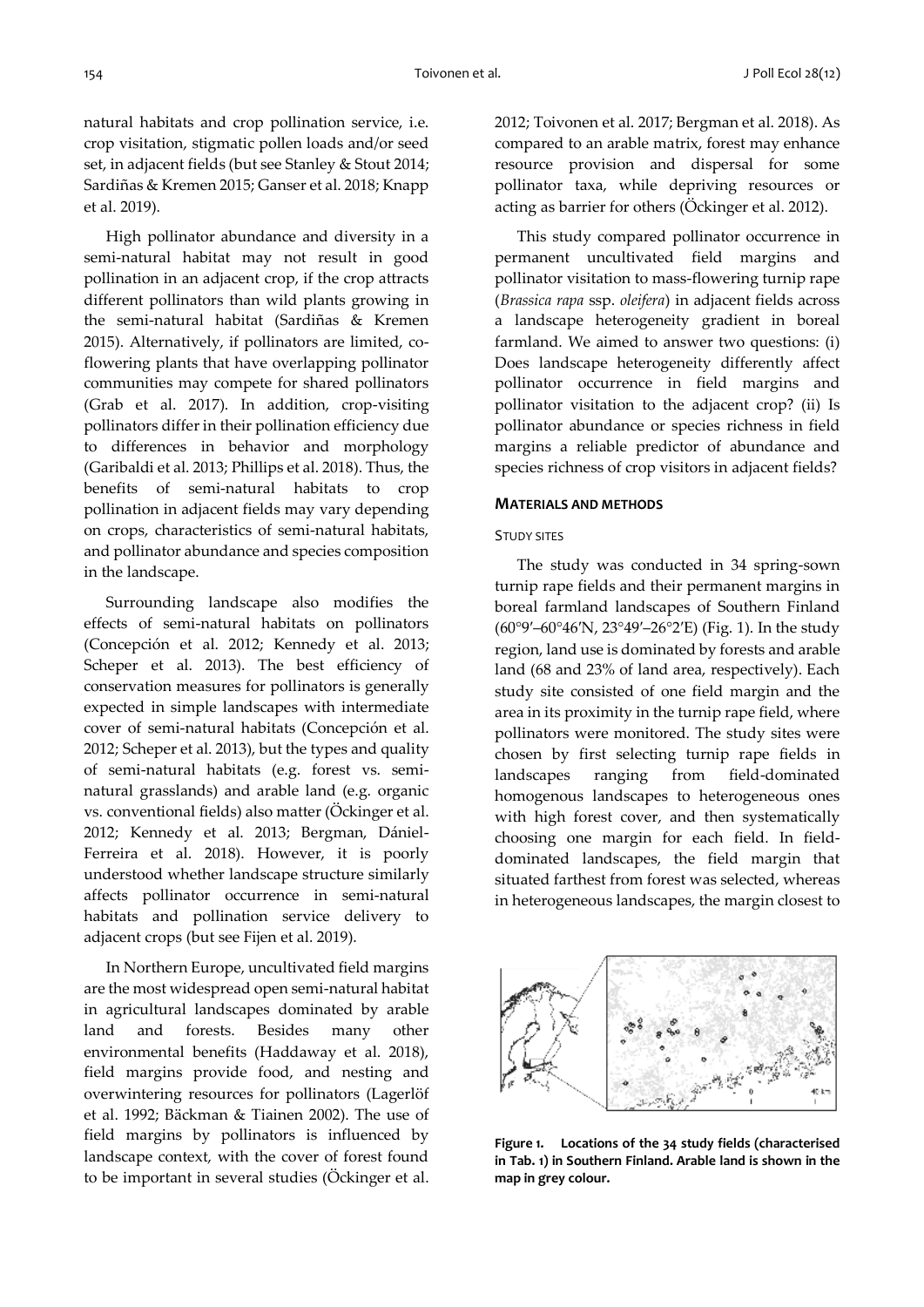forest without being bordered by forest was chosen. The systematic selection helped to ensure a wide range of landscape heterogeneity among the study sites (Tab. 1), while selection bias was avoided. The minimum distance between the study sites was 1 km. Although bees can forage over larger distances, they prefer nearby resources when available (Couvillon et al. 2015; Geib et al. 2015; Redhead et al. 2016).

Landscape heterogeneity was described using three measures: distance to forest, and the percentage cover of forest within the buffers of 500-m and 1-km radii around the central point of each site. The measures of landscape heterogeneity were strongly correlated with each other (Pearson's *r* for distance to forest and forest cover in the 500-m buffer -0.75; for distance to forest and forest cover in the 1-km buffer -0.67; and for forest cover in the 500-m and 1-km buffers 0.91; all *P* < 0.001). The cover of forest and other land use types

(Tab. 1) was calculated using ArcGIS 10.5.1 (Esri 2017) with data derived from the CORINE Land Cover 2012 database (Finnish Environment Institute 2014). In addition, crop types within the 500-m buffers were recorded during fieldwork (Tab. 1). Honeybee hives were present in 12 out of 34 buffers of the 500-m radius.

#### POLLINATOR MONITORING

In the field margins, pollinators were counted applying the standard line-transect method (Pollard & Yates 1993). The transect counts were conducted five times at approximately ten-day intervals, from 6th of June until 23rd of August 2017. A permanent 50 m-long route along the margin was walked at a steady speed (without stops about 1 min 40 sec per 50 m) and all the individuals within an imaginary box of  $5 \text{ m} \times 5 \text{ m} \times 5 \text{ m}$  ahead of the counter were recorded. Each counting time, the transect was walked twice. Bumblebees and

**Table 1.Landscape characteristics of the study sites. Percentage cover of land use types were calculated within 500-m and 1-km buffers. Crop types were recorded only within the 500-m buffers during fieldwork. Distance to forest was measured from the sampling location closest to forest.**

|                                                   | Mean           | <b>SD</b>      | Min          | Max |
|---------------------------------------------------|----------------|----------------|--------------|-----|
| Land use in 500-m buffer                          |                |                |              |     |
| Arable land $(\%)^1$                              | 54             | 24             | 9            | 96  |
| Turnip rape and oilseed rape (%)                  | 14             | 11             | 2            | 52  |
| Other insect-pollinated crops (%)                 | $\mathbf{1}$   | $\overline{2}$ | $\mathbf{o}$ | 9   |
| Cereals (%)                                       | 31             | 19             | O            | 68  |
| Perennial grasslands (%) <sup>2</sup>             | 8              | 11             | O            | 44  |
| Forest (%)                                        | 30             | 26             | $\Omega$     | 80  |
| Built-up area (%)                                 | 3              | 13             | O            | 69  |
| Wetland (%)                                       | $\mathbf{1}$   | 3              | $\mathbf{o}$ | 20  |
| Water $(\%)$                                      | o              | $\overline{2}$ | O            | 14  |
| Land use in 1-km buffer                           |                |                |              |     |
| Arable land $(\%)^1$                              | 41             | 18             | 6            | 75  |
| Forest (%)                                        | 44             | 24             | 6            | 100 |
| Built-up area (%)                                 | 3              | 8              | $\mathbf{o}$ | 44  |
| Wetland (%)                                       | $\mathbf{1}$   | 4              | $\mathsf{o}$ | 24  |
| Water $(\%)$                                      | $\overline{2}$ | 5              | $\mathbf{o}$ | 28  |
| Distance to forest (m)                            | 112            | 109            | 7            | 421 |
| Flower coverage (%) in field margins <sup>3</sup> | 21             | 7              | 7            | 41  |

<sup>1</sup>Field margins are included in arable land.

<sup>2</sup> Perennial grasslands included sown cultivated grasslands and perennial fallows.

<sup>3</sup> Coverage of insect-pollinated plants in flower, averaged over five visits in each margin.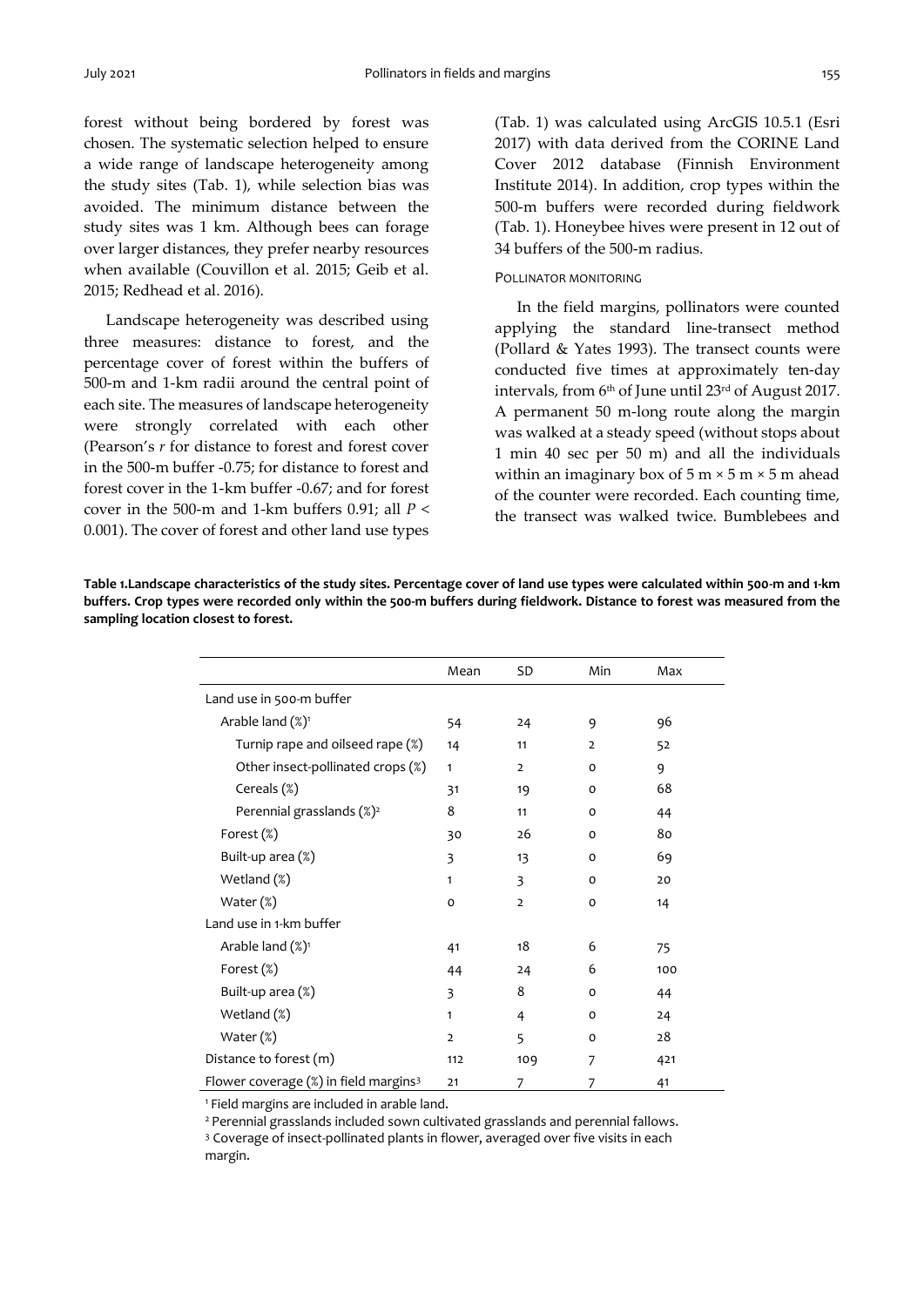butterflies were recorded in the first walk, after which the counter stopped to make notes of field margin vegetation for 3–5 minutes, and then walked back recording honeybees, solitary bees and syrphid flies. Bumblebees and butterflies were identified to species. Only exceptions were *Bombus lucorum* -group (*B. lucorum*, *B. terrestris*, *B. cryptarum* and *B. magnus*) and cuckoo bumblebees (subgenus: Psithyrus), except for *B. rupestris*. For solitary bees and syrphid flies, only total numbers were recorded. Vegetation observations in the field margins included total coverage (%) of insectpollinated plants in flower, and flower abundances of the most important groups of insect-pollinated plants, which were estimated using four abundance classes.

In the turnip rape fields, pollinators visiting crop flowers were monitored in observational squares. Although being a relatively poor method for estimating species richness, observational squares have been shown to detect similar species composition to those based on transect counts (Westphal et al. 2008). In each turnip rape field, pollinators visiting crop flowers were monitored in four  $2 \times 2$  m squares. The squares were placed at 5 and 20 m distances from the studied field margin so that, at both distances, two squares were in parallel, 50 m from each other. The squares were marked with bamboo sticks and monitored for 5 minutes three times during crop flowering, between 28th of June and 28th of July 2017. All pollinator individuals visiting turnip rape flowers and touching the reproductive parts of the flower were recorded. Bees and butterflies were identified at the same level as in the field margins, but syrphid flies were identified to subfamilies Syrphinae and Eristalinae. Other crop visitors were identified at varied taxonomic levels (Appendix I, Tab. A.1).

The data collection methods were different in field margins and turnip rape fields, because, in field margins, we aimed to assess the margins' value for pollinators, whereas in turnip rape fields, measuring potential crop pollination service was our interest. Since field margins often have heterogeneous vegetation, it is important to observe pollinators over a large area of the margins and at several times of the summer, also when the adjacent crop is not flowering. However, observational squares are more practical in monitoring pollinator visitation to crop flowers, and they also allow linking pollinator visits to crop yield. The effects of pollinator visits on turnip rape yield in the same study system were reported by Toivonen et al. (2019): The number of seeds per silique increased with increasing number of flower visits, indicating enhanced crop pollination, whereas species richness of pollinators had no yield effect.

Pollinator monitoring in the field margins and in the crop was conducted between 9 a.m. and 6 p.m., in weather conditions allowing insect activity. Minimum temperature was 15 °C in sunny or partly cloudy non-windy weather, 16 °C in cloudy non-windy weather, and 17 °C in cloudy weather with moderate wind.

#### STATISTICAL ANALYSES

Prior to the statistical analyses, pollinator data were aggregated by fields and margins to get the total number of individuals and species observed on each field and margin.

The effects of landscape heterogeneity on pollinator species richness and abundance in adjacent fields and margins were tested using generalised linear mixed models. Although the differences in species richness and abundance between the two habitat types may partly result from different monitoring methods, the methodological difference should not affect the interaction between habitat type and landscape heterogeneity, on which this analysis focused. Because the three measures of landscape heterogeneity were strongly correlated, their effects were tested in separate models. Poisson errors were assumed in the models unless the data were overdispersed, in which case negative binomial models were selected. Response variables in the models were species richness, total abundance, and abundances of honeybees, bumblebees, solitary bees, syrphid flies and butterflies. In crop fields, species richness and total abundance included also other minor pollinator groups that were not counted in field margins. Explanatory variables were habitat type (crop field and field margin), landscape heterogeneity (distance to forest, forest cover within the 500-m buffer, or forest cover within the 1-km buffer) and interaction between the two variables. Coverage of insect-pollinated plants in flower in field margins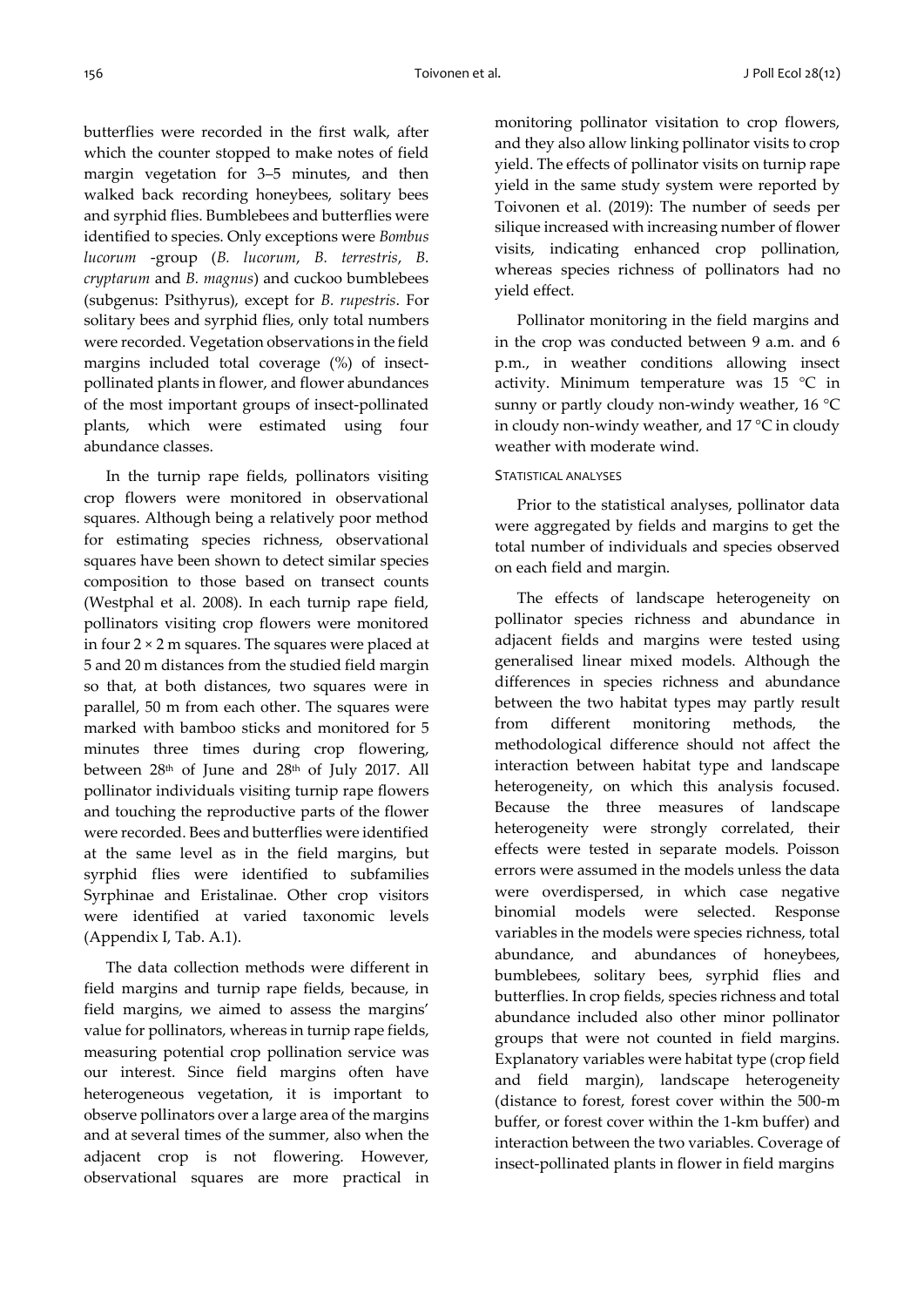|                                  | Distance to forest (km) |           |          | Forest (%) in 500-m buffer |          |           |          | Forest (%) in 1-km buffer |          |           |          |        |            |
|----------------------------------|-------------------------|-----------|----------|----------------------------|----------|-----------|----------|---------------------------|----------|-----------|----------|--------|------------|
|                                  | Estimate                | <b>SE</b> | Z        | ${\sf P}$                  | Estimate | <b>SE</b> | Z        | P                         | Estimate | <b>SE</b> | Z        | P      | Model type |
| <b>Species richness</b>          |                         |           |          |                            |          |           |          |                           |          |           |          |        |            |
| (Intercept)                      | 1.629                   | 0.180     | 9.047    | 0.001                      | 1.210    | 0.188     | 6.443    | 0.001                     | 1.028    | 0.223     | 4.617    | 0.001  | poisson    |
| Margin                           | 0.233                   | 0.137     | 1.699    | ns                         | 0.547    | 0.157     | 3.497    | < 0.001                   | 0.721    | 0.215     | 3.348    | 0.001  |            |
| Landscape heterogeneity          | $-2.389$                | 0.818     | $-2.920$ | 0.01                       | 0.004    | 0.003     | 1.436    | ns                        | 0.007    | 0.003     | 2.142    | 0.05   |            |
| Flower coverage in margin        | 0.009                   | 0.007     | 1.338    | ns                         | 0.011    | 0.007     | 1.742    | ns                        | 0.012    | 0.007     | 1.764    | ns     |            |
| Margin * Landscape heterogeneity | 2.100                   | 1.005     | 2.089    | 0.05                       | $-0.004$ | 0.004     | $-0.938$ | ns                        | -0.006   | 0.004     | $-1.510$ | ns     |            |
| <b>Total abundance</b>           |                         |           |          |                            |          |           |          |                           |          |           |          |        |            |
| (Intercept)                      | 3.104                   | 0.264     | 11.741   | 0.001                      | 2.347    | 0.292     | 8.038    | 0.001                     | 2.074    | 0.338     | 6.134    | 0.001  | neg. bin.  |
| Margin                           | 0.180                   | 0.188     | 0.961    | ns                         | 0.739    | 0.228     | 3.246    | < 0.01                    | 0.990    | 0.309     | 3.199    | < 0.01 |            |
| Landscape heterogeneity          | $-3.207$                | 1.138     | $-2.818$ | < 0.01                     | 0.010    | 0.004     | 2.623    | 0.01                      | 0.013    | 0.004     | 3.025    | < 0.01 |            |
| Flower coverage in margin        | 0.010                   | 0.010     | 1.038    | ns                         | 0.014    | 0.010     | 1.476    | ns                        | 0.014    | 0.010     | 1.449    | ns     |            |
| Margin * Landscape heterogeneity | 2.241                   | 1.405     | 1.595    | ns                         | $-0.010$ | 0.005     | $-1.950$ | ns                        | $-0.013$ | 0.006     | $-2.213$ | 0.05   |            |
| Honeybees                        |                         |           |          |                            |          |           |          |                           |          |           |          |        |            |
| (Intercept)                      | 2.393                   | 0.532     | 4.494    | < 0.001                    | 2.231    | 0.507     | 4.403    | 0.001                     | 2.156    | 0.573     | 3.764    | 0.001  | neg. bin.  |
| Margin                           | $-1.127$                | 0.358     | $-3.148$ | < 0.01                     | $-0.458$ | 0.336     | $-1.363$ | ns                        | $-0.142$ | 0.450     | $-0.316$ | ns     |            |
| Landscape heterogeneity          | $-0.473$                | 1.589     | $-0.298$ | ns                         | 0.003    | 0.006     | 0.439    | ns                        | 0.004    | 0.007     | 0.540    | ns     |            |
| Flower coverage in margin        | $-0.007$                | 0.021     | $-0.350$ | ns                         | $-0.007$ | 0.021     | $-0.319$ | ns                        | $-0.007$ | 0.021     | $-0.349$ | ns     |            |
| Margin * Landscape heterogeneity | 2.115                   | 1.997     | 1.059    | ns                         | $-0.016$ | 0.009     | $-1.724$ | ns                        | $-0.018$ | 0.010     | $-1.908$ | ns     |            |
| <b>Bumblebees</b>                |                         |           |          |                            |          |           |          |                           |          |           |          |        |            |
| (Intercept)                      | 0.309                   | 0.570     | 0.542    | ns                         | $-0.050$ | 0.576     | $-0.087$ | ns                        | $-0.556$ | 0.666     | $-0.834$ | ns     | neg. bin.  |
| Margin                           | 0.483                   | 0.359     | 1.345    | ns                         | 1.052    | 0.437     | 2.407    | 0.05                      | 1.611    | 0.619     | 2.603    | < 0.01 |            |
| Landscape heterogeneity          | $-4.950$                | 2.747     | $-1.802$ | ns                         | $-0.002$ | 0.009     | $-0.190$ | ns                        | 0.010    | 0.009     | 1.027    | ns     |            |
| Flower coverage in margin        | 0.026                   | 0.021     | 1.228    | ns                         | 0.026    | 0.019     | 1.370    | ns                        | 0.030    | 0.016     | 1.841    | ns     |            |
| Margin * Landscape heterogeneity | 5.352                   | 2.899     | 1.846    | ns                         | $-0.001$ | 0.010     | $-0.095$ | ns                        | -0.012   | 0.011     | $-1.073$ | ns     |            |

**Table 2. Generalised linear mixed model results of the interactive effects of habitat type (field vs. margin) and landscape heterogeneity (distance to forest, forest cover within the 500-m buffer, or forest cover within the 1-km buffer) on species richness, total pollinator abundance, and abundances of five pollinator groups.**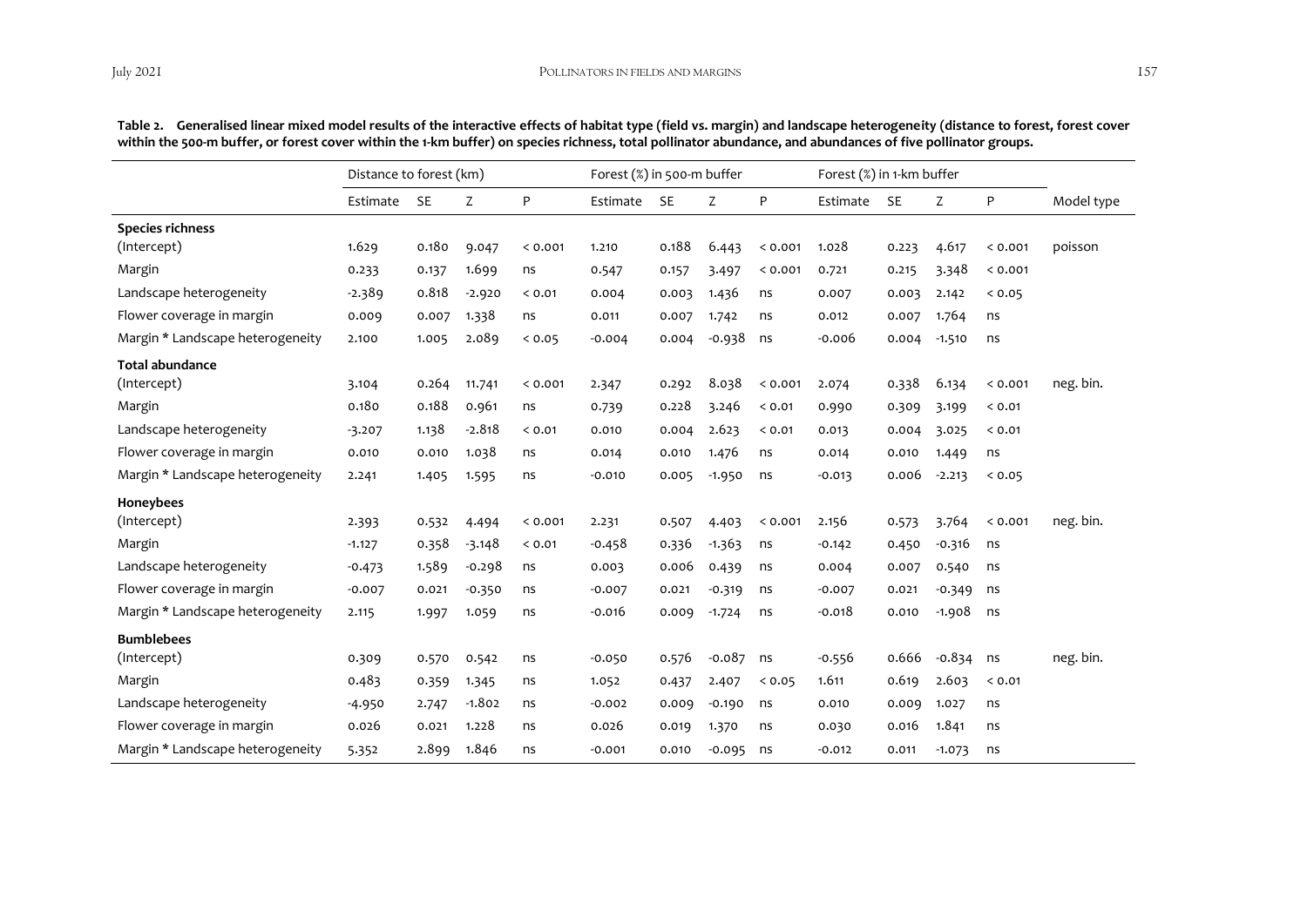#### **Table 2. continued**

|                                  | Distance to forest (km) |           |          | Forest (%) in 500-m buffer |          |           |          | Forest (%) in 1-km buffer |          |           |          |         |            |
|----------------------------------|-------------------------|-----------|----------|----------------------------|----------|-----------|----------|---------------------------|----------|-----------|----------|---------|------------|
|                                  | Estimate                | <b>SE</b> | Z        | P                          | Estimate | <b>SE</b> | Z        | P                         | Estimate | <b>SE</b> | Z        | P       | Model type |
| Solitary bees                    |                         |           |          |                            |          |           |          |                           |          |           |          |         |            |
| (Intercept)                      | 0.728                   | 0.650     | 1.120    | ns                         | $-0.293$ | 0.705     | $-0.415$ | ns                        | $-0.449$ | 0.798     | $-0.562$ | ns      | neg. bin.  |
| Margin                           | $-0.043$                | 0.399     | $-0.109$ | ns                         | 0.509    | 0.520     | 0.978    | ns                        | 0.781    | 0.671     | 1.164    | ns      |            |
| Landscape heterogeneity          | $-5.342$                | 2.845     | $-1.878$ | ns                         | 0.011    | 0.009     | 1.163    | ns                        | 0.011    | 0.010     | 1.059    | ns      |            |
| Flower coverage in margin        | $-0.030$                | 0.027     | $-1.123$ | ns                         | $-0.024$ | 0.028     | $-0.857$ | ns                        | $-0.023$ | 0.028     | $-0.843$ | ns      |            |
| Margin * Landscape heterogeneity | 3.528                   | 3.328     | 1.060    | ns                         | $-0.010$ | 0.012     | $-0.852$ | ns                        | $-0.013$ | 0.013     | $-1.040$ | ns      |            |
| <b>Syrphid flies</b>             |                         |           |          |                            |          |           |          |                           |          |           |          |         |            |
| (Intercept)                      | 1.231                   | 0.292     | 4.213    | 0.001                      | $-0.589$ | 0.412     | $-1.429$ |                           | $-1.435$ | 0.418     | $-3.435$ | 0.001   | neg. bin.  |
| Margin                           | 0.672                   | 0.199     | 3.376    | 0.001                      | 1.621    | 0.294     | 5.512    | < 0.001                   | 2.243    | 0.271     | 8.278    | < 0.001 |            |
| Landscape heterogeneity          | $-7.924$                | 1.899     | $-4.172$ | 0.001                      | 0.024    | 0.006     | 4.305    | < 0.001                   | 0.034    | 0.005     | 6.464    | 0.001   |            |
| Flower coverage in margin        | 0.032                   | 0.010     | 3.352    | 0.001                      | 0.045    | 0.012     | 3.810    | 0.001                     | 0.044    | 0.013     | 3.514    | 0.001   |            |
| Margin * Landscape heterogeneity | 4.708                   | 2.095     | 2.247    | 0.05                       | $-0.016$ | 0.006     | $-2.747$ | < 0.01                    | $-0.024$ | 0.004     | $-5.443$ | 0.001   |            |
| <b>Butterflies</b>               |                         |           |          |                            |          |           |          |                           |          |           |          |         |            |
| (Intercept)                      | $-1.995$                | 0.637     | $-3.131$ | < 0.01                     | $-2.218$ | 0.699     | $-3.174$ | 0.01                      | $-2.429$ | 0.940     | $-2.583$ | < 0.01  | poisson    |
| Margin                           | 3.776                   | 0.570     | 6.625    | 0.001                      | 3.891    | 0.641     | 6.072    | < 0.001                   | 4.021    | 0.896     | 4.487    | 0.001   |            |
| Landscape heterogeneity          | $-1.516$                | 4.188     | $-0.362$ | ns                         | 0.001    | 0.016     | 0.069    | ns                        | 0.005    | 0.017     | 0.313    | ns      |            |
| Flower coverage in margin        | 0.016                   | 0.013     | 1.267    | ns                         | 0.017    | 0.013     | 1.376    | ns                        | 0.018    | 0.013     | 1.391    | ns      |            |
| Margin * Landscape heterogeneity | 0.760                   | 4.174     | 0.182    | ns                         | $-0.001$ | 0.016     | $-0.085$ | ns                        | $-0.004$ | 0.017     | $-0.220$ | ns      |            |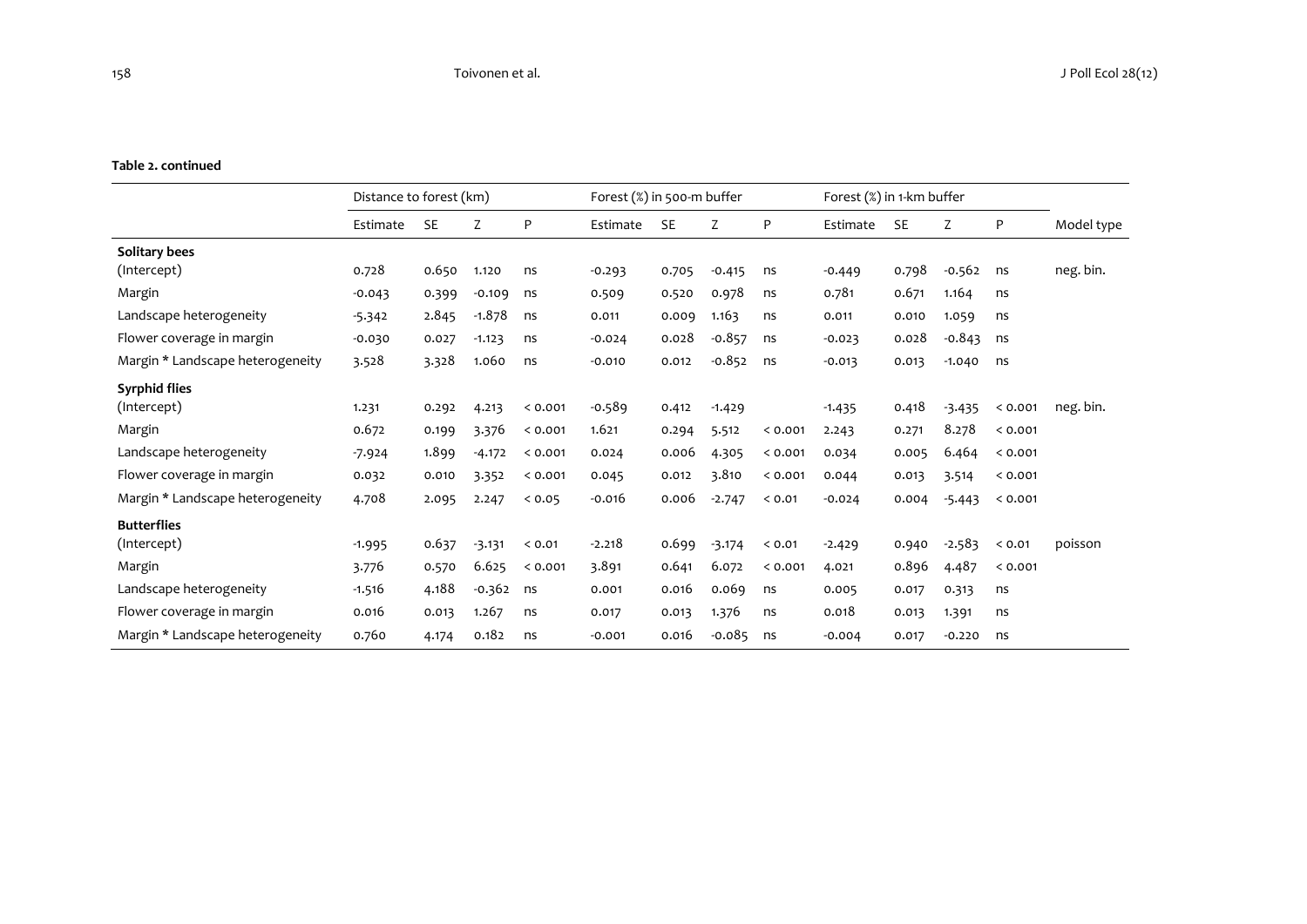was included as a covariate, and study site as a random factor in the models.

To test whether pollinator occurrence in field margins predicts the number of pollinators visiting the adjacent crop, generalised linear models were applied. Poisson errors were assumed in the models unless the data were overdispersed, in which case negative binomial models were selected. Response variables were species richness, total abundance, and abundances of honeybees, bumblebees, solitary bees, syrphid flies and butterflies in crop fields. Explanatory variables were respective variables (species richness, total abundance, and abundances of honeybees, bumblebees, solitary bees, syrphid flies and butterflies) in field margins. In the crop, species richness and total abundance included minor pollinator groups that were not counted in field margins.

All generalised linear models and generalised linear mixed models were validated by plotting residuals versus fitted values. For total pollinator abundance and honeybee abundance, models were conducted both with and without a field with exceptionally high number of honeybees. For bumblebees, models were conducted with and without a field with exceptional bumblebee abundance. The results of the analyses without these fields were included in the Appendix II.

All statistical analyses were run in R 3.4.1 (R Core Team 2017). Models were fitted using the functions glmmTMB() of the package glmmTMB (Brooks et al. 2017), glm() of the package stats (R Core Team 2017) and glm.nb() of the package MASS (Venables & Ripley 2002).

### **RESULTS**

A total of 948 and 743 pollinator individuals, representing 37 and 21 species or groups, were recorded in the field margins and in the crop, respectively (Tab. A.1). Honeybees composed 51% of all pollinators visiting the crop, while the shares of all other pollinator groups were below 20% per group (Tab. A.1). In the field margins, most abundant pollinators were syrphid flies and butterflies (36 and 30% of all individuals, respectively) (Tab. A.1). All species observed to visit the crop were also found in the margins, except for the minor pollinator groups that were

not included in the transect counts in the margins (Tab. A.1).

The mean coverage of insect-pollinated plants in flower in the field margins at the time of the transect counts was 21% (Tab. 1). The most abundant insect-pollinated plants in the margins were three Apiaceae species recorded as one group (*Anthriscus sylvestris*, *Aegopodium podagraria* and *Angelica sylvestris*), *Ranunculus* sp., *Vicia* sp., *Lathyrus pratensis* and *Taraxacum* sp.

INTERACTIVE EFFECTS OF HABITAT TYPE AND LANDSCAPE HETEROGENEITY ON POLLINATOR SPECIES RICHNESS AND ABUNDANCE

Pollinators visiting turnip rape were more affected by landscape heterogeneity than pollinators in the adjacent margins (Tab. 2, Fig. 2– 3). Pollinator species richness in the crop increased with decreasing distance to forest, and total pollinator abundance increased with increasing cover of forest within the 1-km buffer, whereas, in the field margins, landscape heterogeneity had no effect on species richness or total abundance (Fig. 2). Consequently, differences between the habitat types in pollinator species richness and abundance were largest in landscapes with low landscape heterogeneity (Fig. 2). When one field with exceptionally high number of honeybees was excluded from the analyses, total pollinator abundance responded statistically significantly to the interaction of habitat type with all three landscape heterogeneity measures (Table A.2).

Syrphid flies responded to the interaction of habitat type with all three landscape heterogeneity measures (Tab. 2). When landscape heterogeneity increased, syrphid fly abundance increased faster in the crop than in the field margins (Fig. 3). The interaction between habitat type and landscape heterogeneity did not explain the abundances of honeybees, bumblebees, solitary bees or butterflies (Tab. 2). The coverage of insect-pollinated plants in flower in the field margins was positively related to syrphid fly abundance in the crop fields and margins, but not to other pollinator variables (Tab. 2).

POLLINATOR ABUNDANCE AND SPECIES RICHNESS IN FIELD MARGINS AS PREDICTORS OF THE ABUNDANCE AND SPECIES RICHNESS OF CROP VISITORS

Total pollinator abundance or species richness in the field margins did not explain pollinator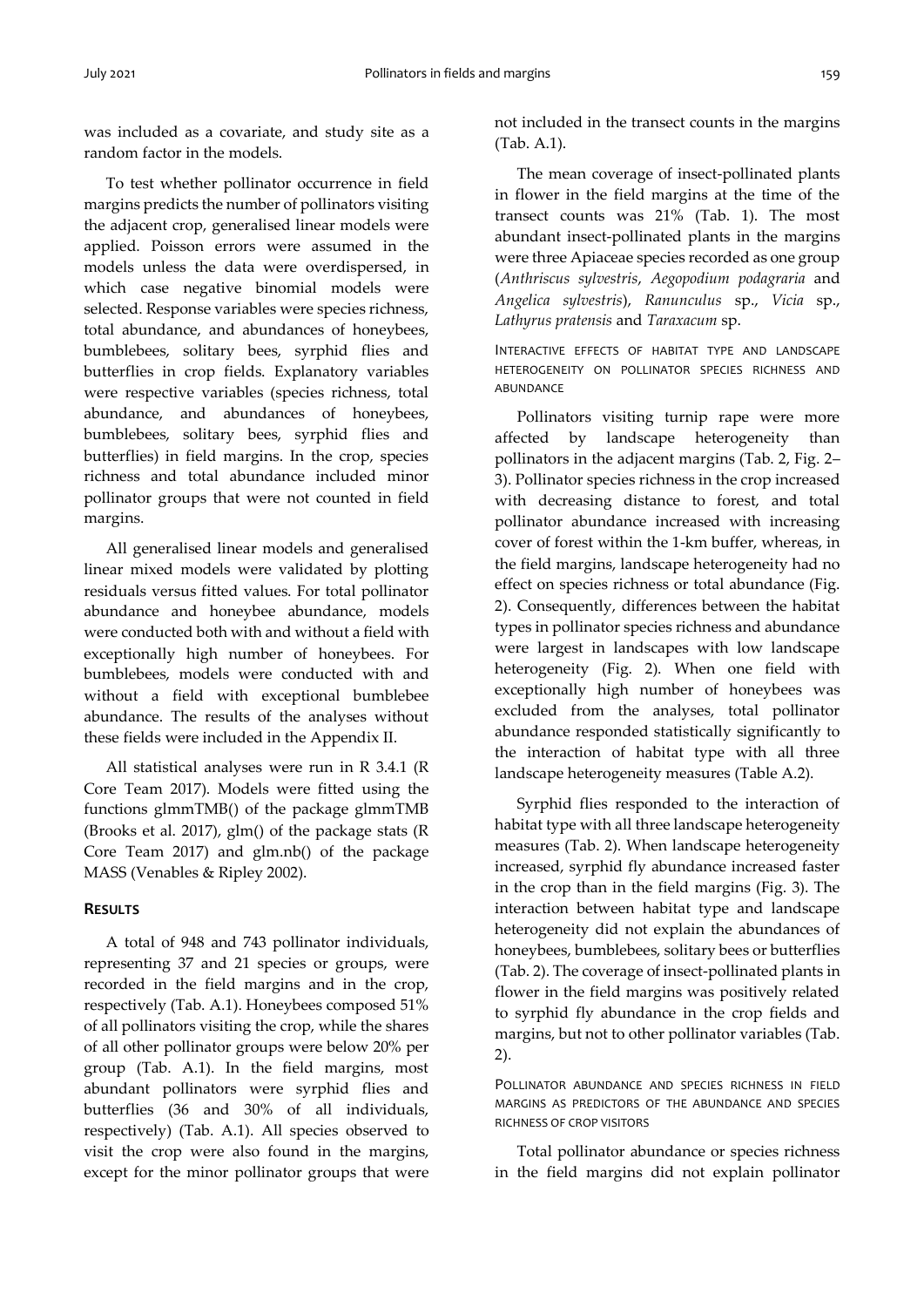

**FIGURE 2. Species richness, total pollinator abundance, and abundances of honeybees and bumblebees visiting turnip rape and occurring in field margins in relation to three measures of landscape heterogeneity (distance to forest, forest cover within the 500-m buffer, and forest cover within the 1-km buffer). Lines in the scatterplots depict predicted values based on generalised linear mixed models with statistically significant interaction between habitat type and landscape heterogeneity (Tab. 2). Due to different pollinator observation methods, species richness and absolute abundances are not directly comparable between fields and margins.**

abundance or species richness in the turnip rape fields (Tab. 3, Fig. 4). These results remained also if butterflies were excluded from the data (results not shown). High abundances of honeybees and bumblebees in the field margins were related to high numbers of crop visitors in these taxa (Tab. 3, Fig. 4). However, when the fields with exceptionally high honeybee or bumblebee abundance were excluded from the analyses, the statistical significance of the relationship between abundance in field margins and in the crop was lost for honeybees and bumblebees (Tab. A.3).

#### **DISCUSSION**

Pollinator abundance and species richness in field margins were poor indicators of the

abundance and species richness of crop-visiting pollinators in adjacent fields. This is probably due to differences in pollinator species composition between the habitats. Although all pollinator groups recorded in field margins were observed to forage on the crop, their relative abundances strongly differed between the habitats. Honeybees preferred the crop to field margins, whereas most wild pollinator species occurring in field margins were rare visitors to, or absent from the crop. This probably results from different dietary and habitat preferences of honeybees and wild pollinators: Honeybees are attracted by mass-flowering plants that enable high foraging efficiency (Steffan-Dewenter & Kuhn 2003; Danner et al. 2016). By contrast, wild pollinators may preferentially forage in semi-natural habitats with more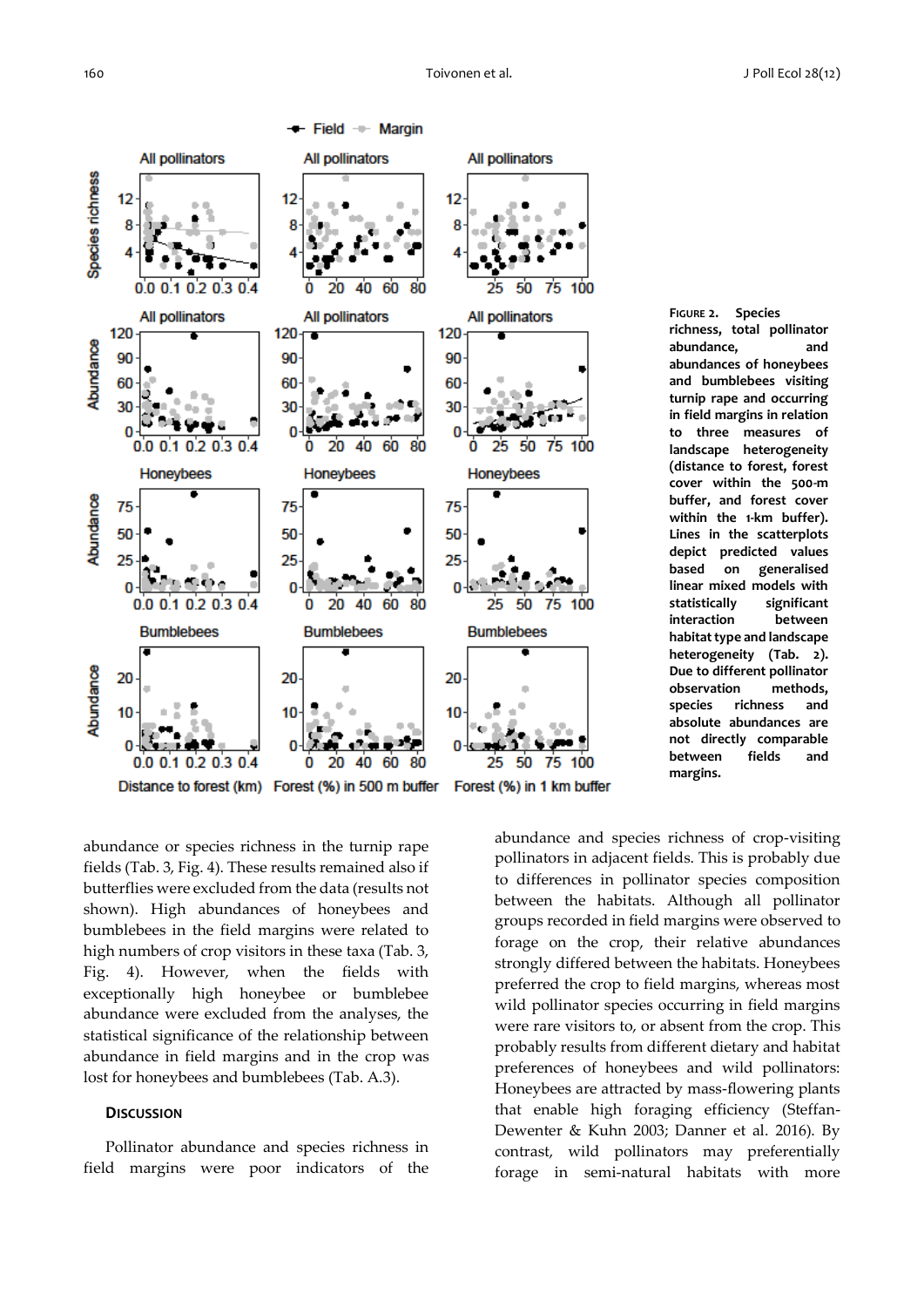diversified food resources combined with more nesting opportunities (Rollin et al. 2013; Magrach et al. 2018). Exploitative competition on crop resources, or interference from honeybees may also affect foraging behavior of wild pollinators (Lindström et al. 2016; Mallinger et al. 2017; Nielsen et al. 2017).

Previous studies have reported variable degrees of pollinator sharing between crops and wild plants in adjacent hedgerows and field margins (Stanley & Stout 2014; Sardiñas & Kremen 2015; Ganser et al. 2018; Knapp et al. 2019). In our study, crop pollinators represented a subset of pollinators occurring in field margins, and no wild pollinator species showed a preference for turnip rape. However, broad overlaps in pollinator species composition between crop and adjacent edges (Stanley & Stout 2014), or differences driven by wild crop specialists (Sardiñas & Kremen 2015) are also possible. The variable results suggest that, while field margins and other semi-natural habitats help a diversity of pollinators to persist in

the landscape (Bäckman & Tiainen 2002; Öckinger & Smith 2007), their benefits to crop pollination in adjacent fields depend on the characteristics of the crop species and the landscape. In boreal agricultural landscapes with high cover of uncultivated habitats, simply providing seminatural habitats close to crop may inefficiently enhance crop pollination service.

Landscape heterogeneity had a stronger effect on pollinator visitation to turnip rape than on pollinator occurrence in field margins, which is consistent with the findings of Fijen et al. (2019) from a different crop and region. In fielddominated homogenous landscapes, wild pollinators were relatively rare crop visitors even if they occurred in adjacent margins, whereas in heterogeneous landscapes, differences between occurrence in margins and crop visitations were smaller. Possible explanations are that the proximity of uncultivated habitats in heterogeneous landscapes increases the



**FIGURE 3. Abundances of solitary bees, syrphid flies and butterflies visiting turnip rape and occurring in field margins in relation to three measures of landscape heterogeneity (distance to forest, forest cover within the 500-m buffer, and forest cover within the 1-km buffer). Lines in the scatterplots depict predicted values based on generalised linear mixed models with statistically significant interaction between habitat type and landscape heterogeneity (Tab. 2). Due to different pollinator observation methods, species richness and absolute abundances are not directly comparable between fields and margins.**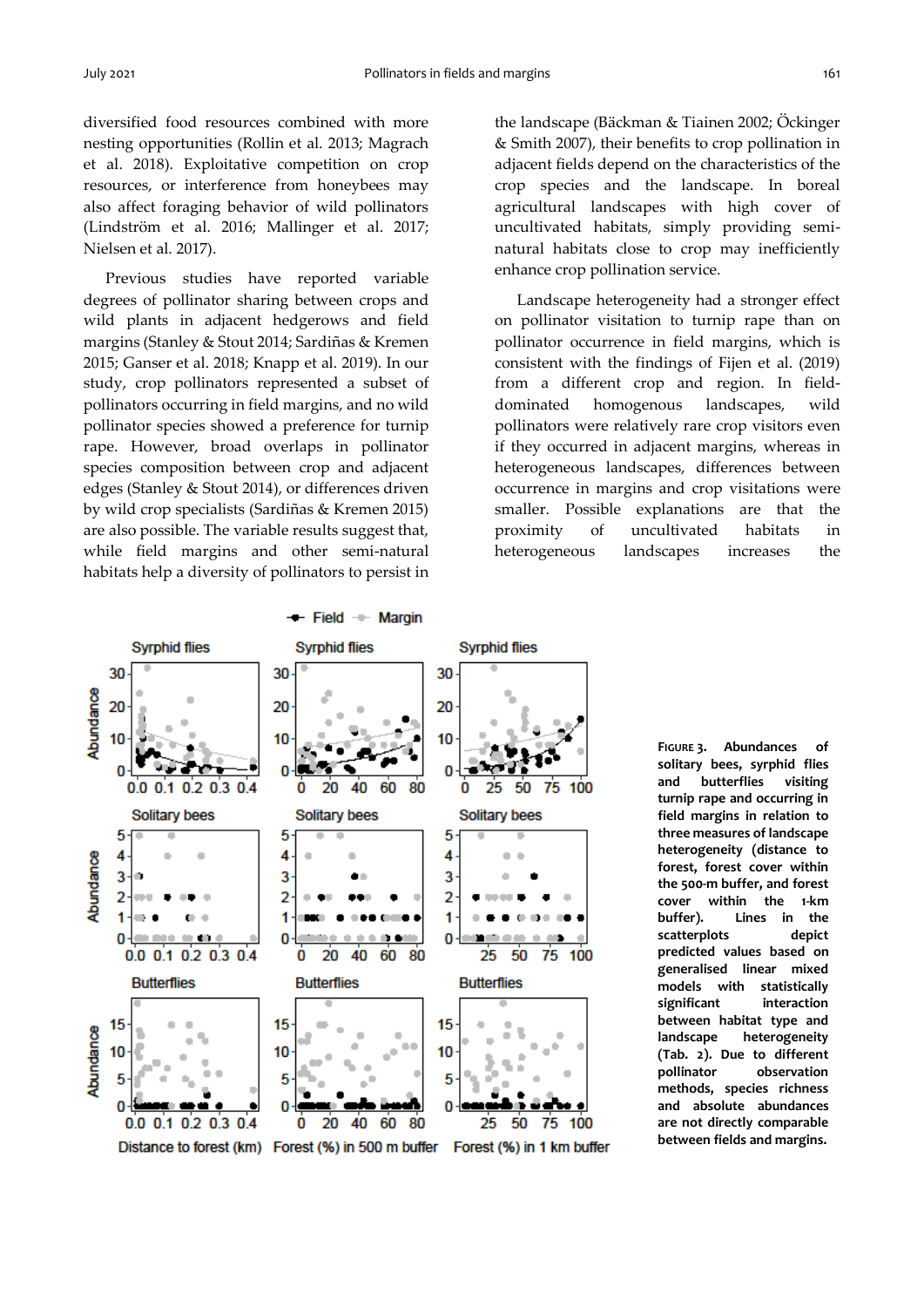|                      |         | Summary statistics |         | <b>GLM</b> results |          |           |       |      |            |
|----------------------|---------|--------------------|---------|--------------------|----------|-----------|-------|------|------------|
|                      | Fields  |                    | Margins |                    |          |           |       |      |            |
|                      | Freg.-% | Mean               | Freg.-% | Mean               | Estimate | <b>SE</b> | Z     | P    | Model type |
| Pollinator abundance | 100     | 21.9               | 100     | 27.9               | 0.014    | 0.010     | 1.352 | ns   | neg. bin.  |
| Species richness     | 100     | 4.9                | 100     | 7.5                | 0.028    | 0.030     | 0.955 | ns   | poisson    |
| Honeybees            | 94      | 11.2               | 71      | 4.3                | 0.065    | 0.032     | 2.054 | 0.05 | neg. bin.  |
| <b>Bumblebees</b>    | 50      | 2.1                | 79      | 4.3                | 0.155    | 0.067     | 2.292 | 0.05 | neg. bin.  |
| Solitary bees        | 50      | 0.8                | 47      | 1.1                | 0.131    | 0.116     | 1.129 | ns   | poisson    |
| Syrphid flies        | 79      | 3.9                | 97      | 10.0               | 0.044    | 0.025     | 1.751 | ns   | neg. bin.  |
| <b>Butterflies</b>   | 12      | 0.2                | 97      | 8.2                | 0.047    | 0.091     | 0.518 | ns   | poisson    |

**Table 3. Occurrence frequency, mean abundance and species richness of pollinators in turnip rape fields and field margins, and the results of generalised linear models explaining pollinator abundance and species richness in turnip rape fields with their abundance and species richness in adjacent field margins.**

habitats are attracted by foraging resources provided by the crop, or that pollinator species primarily foraging in uncultivated habitats spill over into crop fields (Tscharnke et al. 2005; Woodcock et al. 2016). Heterogeneous landscapes may also sustain larger populations of wild pollinators that spread from the main habitats to adjacent habitats (Jauker et al. 2009). Furthermore, the larger area of turnip rape and oilseed rape in homogenous landscapes possibly diluted the abundance of those pollinators that were attracted

by turnip rape (Holzschuh et al. 2016). In field margins, pollinator occurrence is strongly driven by local availability of flower resources (Lagerlöf et al. 1992; Bäckman & Tiainen 2002), which is more variable than on a mass-flowering crop field. Most pollinator species were probably able to spread into rewarding field margins regardless of the landscape heterogeneity, due to generally high landscape heterogeneity of our study region, and high connectivity of field margins to other uncultivated habitats.





**Figure 4. Pollinator abundance and species richness in turnip rape fields in relation to their abundance and species richness in adjacent field margins. Lines in two scatterplots depict predicted values based on statistically significant generalised linear models (Tab. 3).**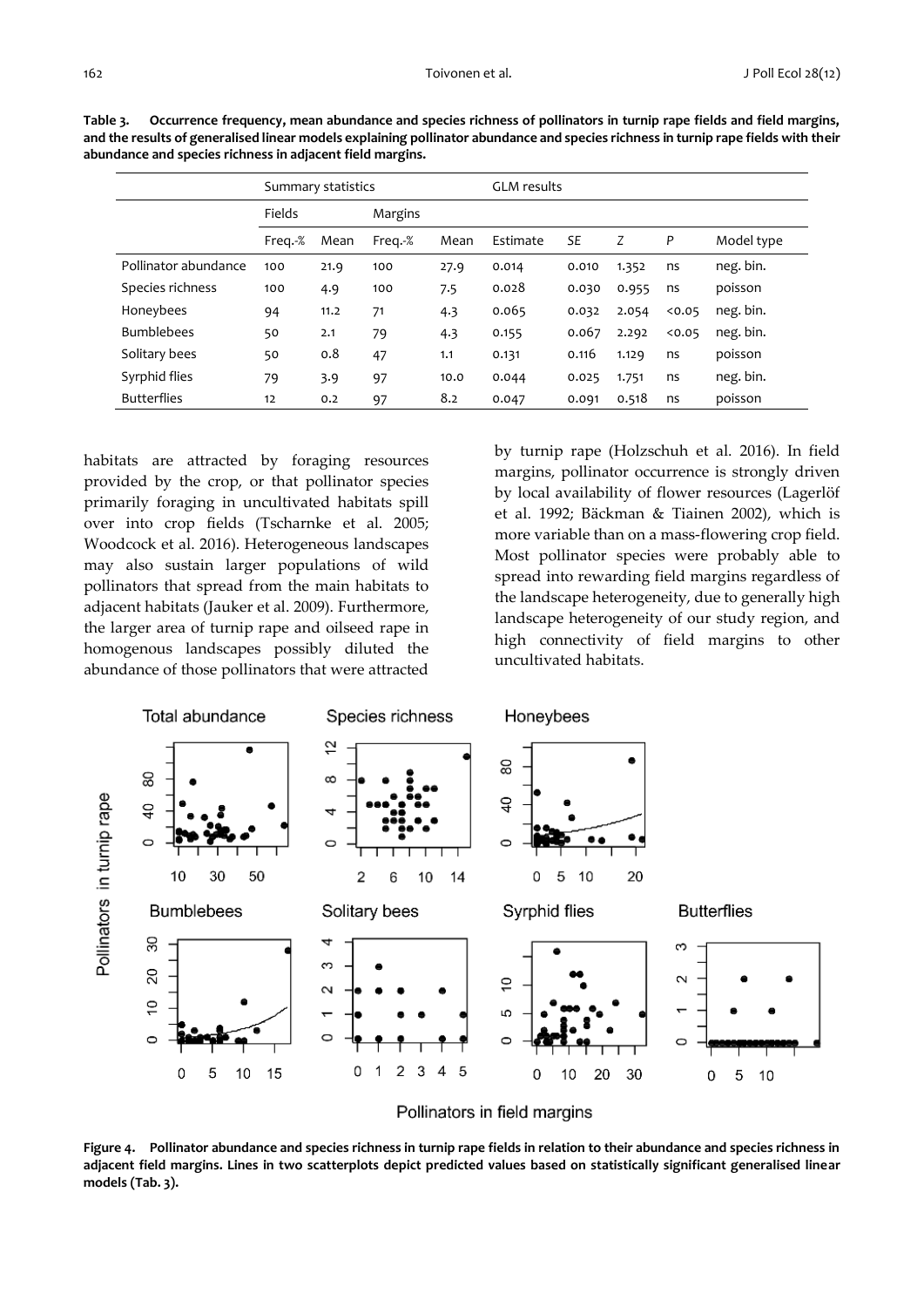The three measures of landscape heterogeneity produced fairly similar results, when testing the interactive effects of landscape heterogeneity and habitat type on pollinators. However, statistical significance was reached for species richness only when distance to forest was used as a landscape variable, and for total abundance, when forest cover in the 1-km buffer was used as a landscape variable. Since all three measures of landscape heterogeneity were strongly correlated, reliably distinguishing their effects is difficult. However, distance to forest and forest cover probably affected pollinators through partly different mechanisms: high forest cover may be associated with an increased area of semi-natural pollinator habitat in the landscape (Toivonen et al. 2017) and thus affect population sizes of wild pollinators, whereas distance to forest affects how pollinators occurring in the landscape are able to spread into fields.

Pollinator groups differed in their responses to habitat type and landscape heterogeneity. This emphasises the need for considering multiple pollinator groups when predicting the effects of habitat management and landscape structure on pollinator diversity and potential crop pollination services (Jauker et al. 2009; Söderman et al. 2016). Non-bee insects were more dependent on uncultivated habitats than bees: syrphid flies strongly responded to landscape heterogeneity, while butterflies firmly stayed in field margins, thus being insignificant turnip rape pollinators. Besides flower resources to adults, the occurrence of syrphid flies and butterflies is constrained by larval feeding habits (Andersson et al. 2013; Curtis et al. 2015). Woody habitats and open ditches in heterogeneous landscapes may provide larval resources for aphidophagous and saprophagous syrphid flies (Sutherland et al. 2001; Söderman et al. 2016). Although forest may inhibit the dispersal of syrphid flies (Öckinger et al. 2012), it also reduces winds, which is particularly beneficial for small insects (Pasek 1988). Butterflies can also benefit from forest matrix in agricultural landscapes (Toivonen et al. 2017; Bergman et al. 2018). However, the species commonly occurring in field margins mainly feed on grasses and arable herbs as larvae, and may thus benefit less from woody habitats as compared to syrphid flies.

Our study showed a weak link between pollinator occurrence in field margins and pollinator visitation to turnip rape in adjacent fields in boreal agricultural landscapes. This suggests that maintaining and managing field margins does not always enhance pollinator visitation to the crop. Furthermore, surrounding landscape differently affected pollinator occurrence in field margins and crop-visiting pollinators in adjacent fields. The results highlight the need for differentiating between the objectives of pollinator conservation and the delivery of crop pollination services: management strategies designed to enhance one may not efficiently promote the other (Ekroos et al. 2014; Kleijn et al. 2015). Although direct benefits of semi-natural habitats to crop pollination service in adjacent fields are not always certain, these habitats contribute to pollinator conservation, and may enhance other ecosystem services (Holland et al. 2016; Haddaway et al. 2018). More studies quantifying pollination service delivery from semi-natural habitats to crops in different landscape settings and across several years will help develop management approaches to support crop pollination.

#### **ACKNOWLEDGEMENTS**

We are grateful to farmers who participated in the research. We thank Hanne Rajanen for participating in data collection, and Maj and Tor Nessling Foundation and Oiva Kuusisto Foundation for funding the research. We also thank anonymous reviewers for helpful comments on the manuscript.

#### **APPENDICES**

Additional supporting information may be found in the online version of this article:

- Appendix I. Species list.
- Appendix II. Supplementary analyses.

#### **REFERENCES**

- Andersson GKS, Birkhofer K, Rundlöf M, Smith HG (2013) Landscape heterogeneity and farming practice alter the species composition and taxonomic breadth of pollinator communities. Basic and Applied Ecology 14:540–546.
- Bäckman JPC, Tiainen J (2002) Habitat quality of field margins in a Finnish farmland area for bumblebees (Hymenoptera: *Bombus* and *Psithyrus*). Agriculture, Ecosystems and Environment 89:53–68.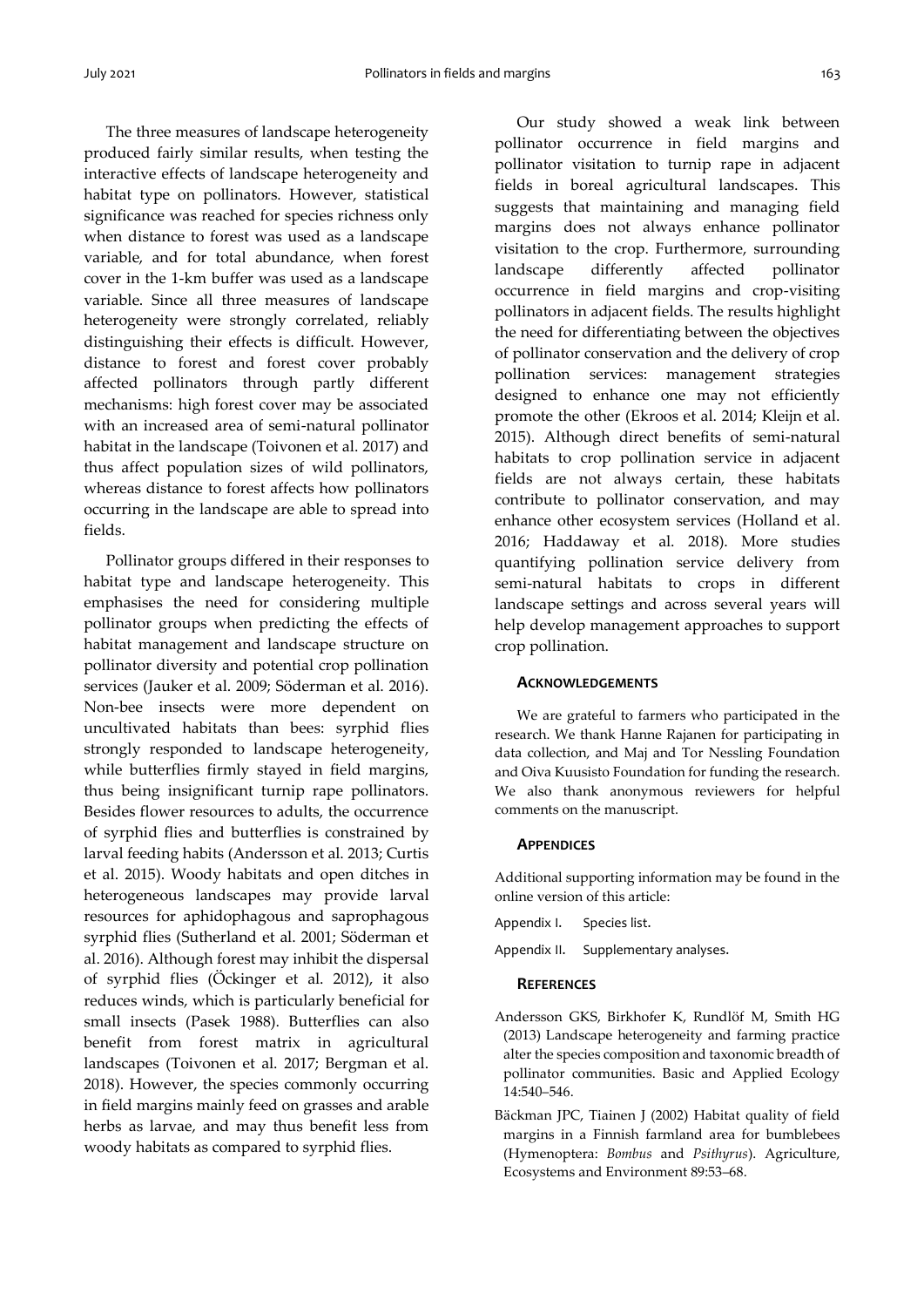- Bailey S, Requier F, Nusillard B, Roberts SPM, Potts SG, Bouget C (2014) Distance from forest edge affects bee pollinators in oilseed rape fields. Ecology and Evolution 4:370–380.
- Baude M, Kunin WE, Boatman ND, Conyers S, Davies N, Gillespie MAK, Morton RD, Smart SM, Memmott J (2016) Historical nectar assessment reveals the fall and rise of floral resources in Britain. Nature 530:85–88.
- Bergman KO, Dániel-Ferreira J, Milberg P, Öckinger E, Westerberg L (2018) Butterflies in Swedish grasslands benefit from forest and respond to landscape composition at different spatial scales. Landscape Ecology 33:2189–2204.
- Brooks ME, Kristensen K, van Benthem KJ, Magnusson A, Berg CW, Nielsen A, Skaug HJ, Mächler M, Bolker BM (2017) glmmTMB Balances Speed and Flexibility Among Packages for Zero-inflated Generalized Linear Mixed Modeling. The R Journal 9:378–400.
- Carvalheiro LG, Seymour CL, Veldtman R, Nicolson SW (2010) Pollination services decline with distance from natural habitat even in biodiversity‐rich areas. Journal of Applied Ecology 47:810–820.
- Concepción ED, Díaz M, Kleijn D, Báldi A, Batáry P, Clough Y, Gabriel D, Herzog F, Holzschuh A, Knop E, Marshall EJP, Tscharntke T, Verhulst J (2012) Interactive effects of landscape context constrain the effectiveness of local agri‐environmental management. Journal of Applied Ecology 49:695–705.
- Couvillon MJ, Riddell Pearce FC, Accleton C, Fensome KA, Quah SKL, Taylor EL, Ratnieks FLW (2015) Honey bee foraging distance depends on month and forage type. Apidologie 46:61–70.
- Curtis RJ, Brereton TM, Dennis RLH, Carbone C, Isaac, NJB (2015) Butterfly abundance is determined by food availability and is mediated by species traits. Journal of Applied Ecology 52:1676–1684.
- Danner N, Molitor AM, Schiele S, Härtel S, Steffan-Dewenter I (2016) Season and landscape composition affect pollen foraging distances and habitat use of honey bees. Ecological Applications 26:1920–1929.
- Ekroos J, Olsson O, Rundlöf M, Wätzold F, Smith HG (2014) Optimizing agri-environment schemes for biodiversity, ecosystem services or both? Biological Conservation 172:65–71.
- Esri (2017) ArcGIS Desktop: Release 10.5.1. Environmental Systems Research Institute, Redlands, CA.
- Fijen TPM, Scheper JA, Boekelo B, Raemakers I, Kleijn D (2019) Effects of landscape complexity on pollinators are moderated by pollinators' association with massflowering crops. Proceedings of the Royal Society B: Biological Sciences 286:20190387.
- Finnish Environment Institute (2014) CORINE Land Cover 2012 database. Publication date: 11.11.2014.

Land cover classification: http://geoportal.ymparisto.fi/meta/julkinen/dokument it/CorineLandCover2012\_en.pdf

- Ganser D, Mayr B, Albrecht M, Knop E (2018) Wildflower strips enhance pollination in adjacent strawberry crops at the small scale. Ecology and Evolution 8:11775–11784.
- Garibaldi LA, Steffan-Dewenter I, Winfree R, Aizen AA, Bommarco R, Cunningham SA, Kremen C, Carvalheiro LG, Harder LD, Afik O, Bartomeus I, Benjamin F, Boreux V, Cariveau D, Chacoff NP, Dudenhöffer JH, Freitas BM, Ghazoul J, Greenleaf S, Hipólito J, Holzschuh A, Howlett B, Isaacs R, Javorek SK, Kennedy CM, Krewenka KM, Krishnan S, Mandelik Y, Mayfield MM, Motzke I, Munyuli T, Nault BA, Otieno M, Petersen J, Pisanty G, Potts SG, Rader R, Ricketts TH, Rundlöf M, Seymour CL, Schüepp C, Szentgyörgyi H, Taki H, Tscharntke T, Vergara CH, Viana BF, Wanger TC, Westphal C, Williams N, Klein AM (2013) Wild pollinators enhance fruit set of crops regardless of honey bee abundance. Science 339:1608–1611.
- Garibaldi L, Steffan-Dewenter I, Kremen C, Morales J, Bommarco R, Cunningham S, Carvalheiro LG, Chacoff NP, Dudenhöffer JH, Greenleaf SS, Holzschuh A, Isaacs R, Krewenka K, Mandelik Y, Mayfield MM, Morandin LA, Potts SG, Ricketts TH, Szentgyörgyi H, Viana BF, Westphal C, Winfree R, Klein AM (2011) Stability of pollination services decreases with isolation from natural areas despite honey bee visits. Ecology Letters 14:1062–1072.
- Geib J, Strange JP, Galen C (2015) Bumble bee nest abundance, foraging distance, and host-plant reproduction: Implications for management and conservation. Ecological Applications 25:768–778.
- Grab H, Blitzer EJ, Danforth B, Loeb G, Poveda K (2017) Temporally dependent pollinator competition and facilitation with mass flowering crops affects yield in co-blooming crops. Scientific Reports 7:45296.
- Haaland C, Naisbit RE, Bersier LF (2011) Sown wildflower strips for insect conservation: a review. Insect Conservation and Diversity 4:60–80.
- Haddaway NR, Brown C, Eales J, Eggers S, Josefsson J, Kronvang B, Randall NP, Uusi-Kämppä J (2018) The multifunctional roles of vegetated strips around and within agricultural fields. Environmental Evidence 7:14.
- Holland JM, Bianchi FJJA, Entling MH, Moonen AC, Smith BM, Jeanneret P (2016) Structure, function and management of semi‐natural habitats for conservation biological control: a review of European studies. Pest Management Science 72:1638–1651.
- Holzschuh A, Dainese M, González‐Varo JP, Mudri‐ Stojnić S, Riedinger V, Rundlöf M, Scheper J, Wickens JB, Wickens VJ, Bommarco R, Kleijn D, Potts SG, Roberts SPM, Smith HG, Vilà M, Vujić A, Steffan‐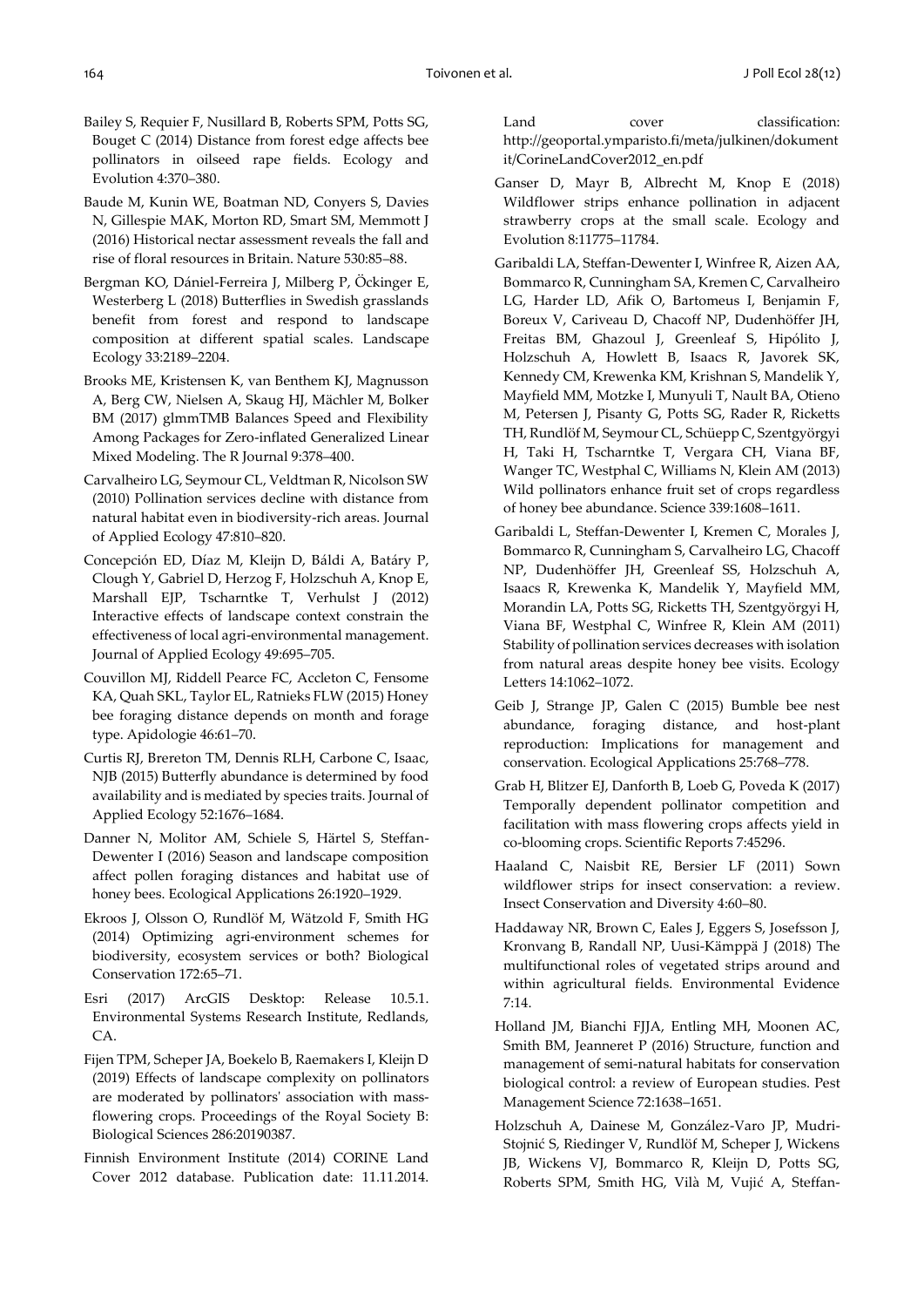Dewenter I (2016) Mass-flowering crops dilute pollinator abundance in agricultural landscapes across Europe. Ecology Letters 19:1228–1236.

- Jauker F, Diekötter T, Schwarzbach F, Wolters V (2009) Pollinator dispersal in an agricultural matrix: opposing responses of wild bees and hoverflies to landscape structure and distance from main habitat. Landscape Ecology 24:547–555.
- Kennedy CM, Lonsdorf E, Neel MC, Williams NM, Ricketts TH, Winfree R, Bommarco R, Brittain C, Burley AL, Cariveau D, Carvalheiro LG, Chacoff NP, Cunningham SA, Danforth BN, Dudenhöffer JH, Elle E, Gaines HR, Garibaldi LA, Gratton C, Holzschuh A, Isaacs R, Javorek SK, Jha S, Klein AM, Krewenka K, Mandelik Y, Mayfield MM, Morandin L, Neame LA, Otieno M, Park M, Potts SG, Rundlöf M, Saez A, Steffan‐Dewenter I, Taki H, Viana BF, Westphal C, Wilson JK, Greenleaf SS, Kremen C (2013) A global quantitative synthesis of local and landscape effects on wild bee pollinators in agroecosystems. Ecology Letters 16:584–99.
- Kleijn D, Winfree R, Bartomeus I, Carvalheiro LG, Henry M, Isaacs R, Klein AM, Kremen C, M'Gonigle LK, Rader R, Ricketts TH, Williams NM, Adamson NL, Ascher JS, Báldi A, Batáry P, Benjamin F, Biesmeijer JC, Blitzer EJ, Bommarco R, Brand MR, Bretagnolle V, Button L, Cariveau DP, Chifflet R, Colville JF, Danforth BN, Elle E, Garratt MPD, Herzog F, Holzschuh A, Howlett BG, Jauker F, Jha S, Knop E, Krewenka KM, Le Féon V, Mandelik Y, May EA, Park MG, Pisanty G, Reemer M, Riedinger V, Rollin O, Rundlöf M, Sardiñas HS, Scheper J, Sciligo AR, Smith HG, Steffan-Dewenter I, Thorp R, Tscharntke T, Verhulst J, Viana BF, Vaissière BE, Veldtman R, Ward KL, Westphal C, Potts SG (2015) Delivery of crop pollination services is an insufficient argument for wild pollinator conservation. Nature Communications 6:7414.
- Knapp JL, Shaw RF, Osborn JL (2019) Pollinator visitation to mass-flowering courgette and coflowering wild flowers: Implications for pollination and bee conservation on farms. Basic and Applied Ecology 34:85–94.
- Kovács-Hostyánszki A, Espíndola A, Vanbergen A, Settele J, Kremen C, Dicks LV (2017) Ecological intensification to mitigate impacts of conventional intensive land use on pollinators and pollination. Ecology Letters 20:673–689.
- Kremen C, Miles A (2012) Ecosystem services in biologically diversified versus conventional farming systems: benefits, externalities, and trade‐offs. Ecology and Society 17:40.
- Lagerlöf J, Stark J, Svensson B (1992) Margins of agricultural fields as habitats for pollinating insects. Agriculture, Ecosystems and Environment 40:117–124.
- Legendre P, Gallagher ED (2001) Ecologically meaningful transformations for ordination of species data. Oecologia 129:271–280.
- Lindström SAM, Herbertsson L, Rundlöf M, Bommarco R, Smith HG (2016) Experimental evidence that honeybees depress wild insect densities in a flowering crop. Proceedings of the Royal Society B: Biological Sciences 283:20161641.
- Magrach A, Holzschuh A, Bartomeus I, Riedinger V, Roberts SP, Rundlöf M, Vujić A, Wickens JB, Wickens VJ, Bommarco R, González‐Varo JP, Potts SG, Smith HG, Steffan‐Dewenter I, Vilà M (2018) Plant–pollinator networks in semi‐natural grasslands are resistant to the loss of pollinators during blooming of mass‐flowering crops. Ecography 41:62–74.
- Mallinger RE, Gaines-Day HR, Gratton C (2017) Do managed bees have negative effects on wild bees?: A systematic review of the literature. PLOS ONE 12:e0189268.
- M'Gonigle LK, Ponisio L, Cutler K, Kremen C (2015) Habitat restoration promotes pollinator persistence and colonization in intensively‐managed agriculture. Ecological Applications 25:1557–1565.
- Nielsen A, Reitan T, Rinvoll AW, Brysting AK (2017) Effects of competition and climate on a crop pollinator community. Agriculture, Ecosystems and Environment 246:253–260.
- Öckinger E, Lindborg R, Sjödin NE, Bommarco R (2012) Landscape matrix modifies richness of plants and insects in grassland fragments. Ecography 35:259–267.
- Öckinger E, Smith HG (2007) Semi-natural grasslands as population sources for pollinating insects in agricultural landscapes. Journal of Applied Ecology 44:50–59.
- Pasek E (1988) Influence of wind and windbreaks on local dispersal of insects. Agriculture, Ecosystems and Environment 22–23:539–554.
- Phillips BB, Williams A, Osborne JL, Shaw RF (2018) Shared traits make flies and bees effective pollinators of oilseed rape (*Brassica napus* L.). Basic and Applied Ecology 32:66–76.
- Pollard E, Yates T (1993) Monitoring Butterflies for Ecology and Conservation. Chapman and Hall, London.
- Potts SG, Imperatriz-Fonseca V, Ngo HT, Aizen MA, Biesmeijer JC, Breeze TD, Dicks LV,
- Garibaldi LA, Hill R, Settele J, Vanbergen AJ (2016) Safeguarding pollinators and their values to human well-being. Nature 540:220–229.
- R Core Team (2017) R: A language and environment for statistical computing. R Foundation for Statistical Computing, Vienna. https://www.r-project.org/
- Redhead JW, Dreier S, Bourke AFG, Heard MS, Jordan WC, Sumner S, Wang J, Carvell C (2016) Effects of